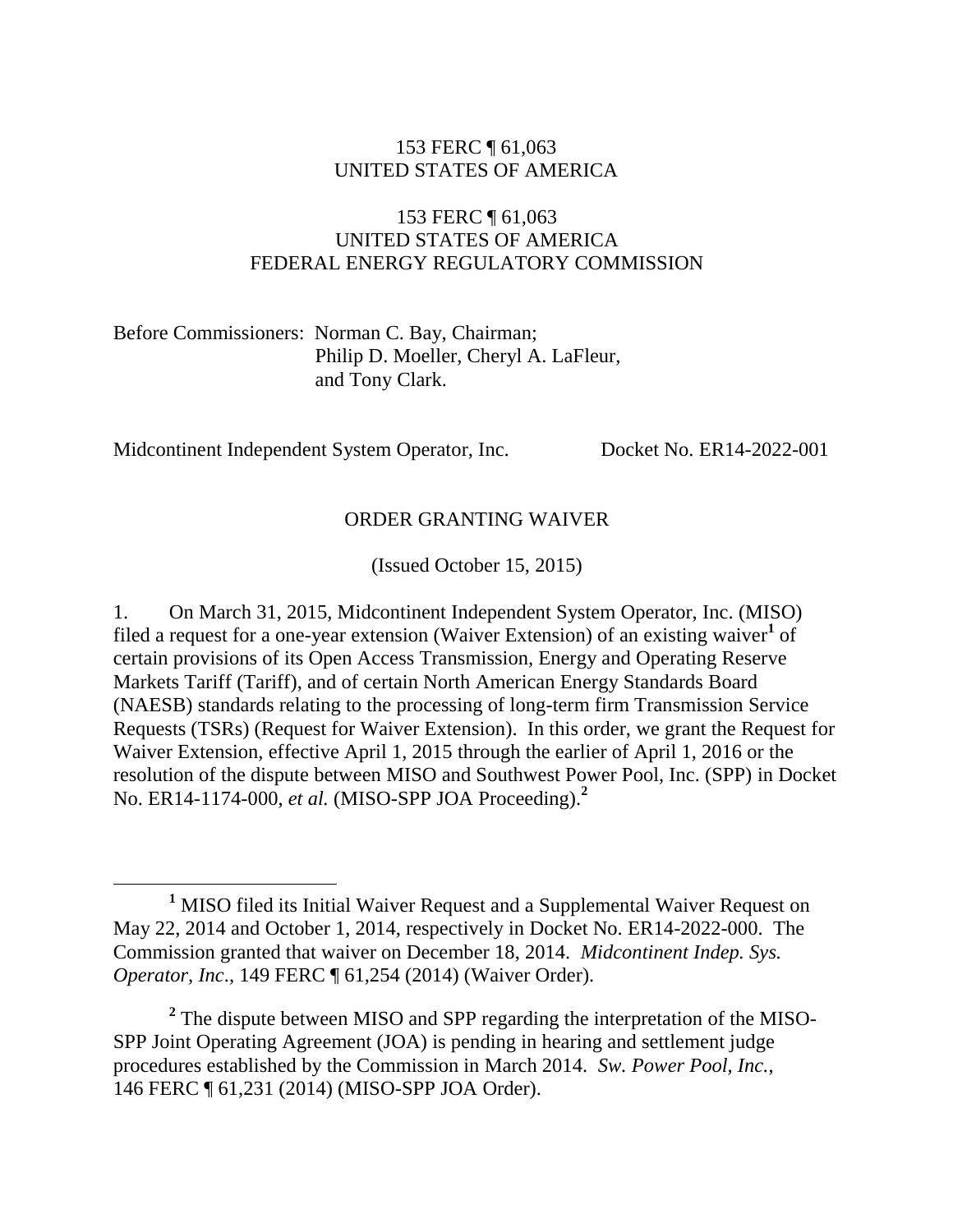$\overline{a}$ 

#### FEDERAL ENERGY REGULATORY COMMISSION

Before Commissioners: Norman C. Bay, Chairman; Philip D. Moeller, Cheryl A. LaFleur, and Tony Clark.

Midcontinent Independent System Operator, Inc. Docket No. ER14-2022-001

#### ORDER GRANTING WAIVER

(Issued October 15, 2015)

1. On March 31, 2015, Midcontinent Independent System Operator, Inc. (MISO) filed a request for a one-year extension (Waiver Extension) of an existing waiver<sup>1</sup> of certain provisions of its Open Access Transmission, Energy and Operating Reserve Markets Tariff (Tariff), and of certain North American Energy Standards Board (NAESB) standards relating to the processing of long-term firm Transmission Service Requests (TSRs) (Request for Waiver Extension). In this order, we grant the Request for Waiver Extension, effective April 1, 2015 through the earlier of April 1, 2016 or the resolution of the dispute between MISO and Southwest Power Pool, Inc. (SPP) in Docket No. ER14-1174-000, *et al.* (MISO-SPP JOA Proceeding). **2**

<sup>2</sup> The dispute between MISO and SPP regarding the interpretation of the MISO-SPP Joint Operating Agreement (JOA) is pending in hearing and settlement judge procedures established by the Commission in March 2014. *Sw. Power Pool, Inc.*, 146 FERC ¶ 61,231 (2014) (MISO-SPP JOA Order).

**<sup>1</sup>** MISO filed its Initial Waiver Request and a Supplemental Waiver Request on May 22, 2014 and October 1, 2014, respectively in Docket No. ER14-2022-000. The Commission granted that waiver on December 18, 2014. *Midcontinent Indep. Sys. Operator, Inc*., 149 FERC ¶ 61,254 (2014) (Waiver Order).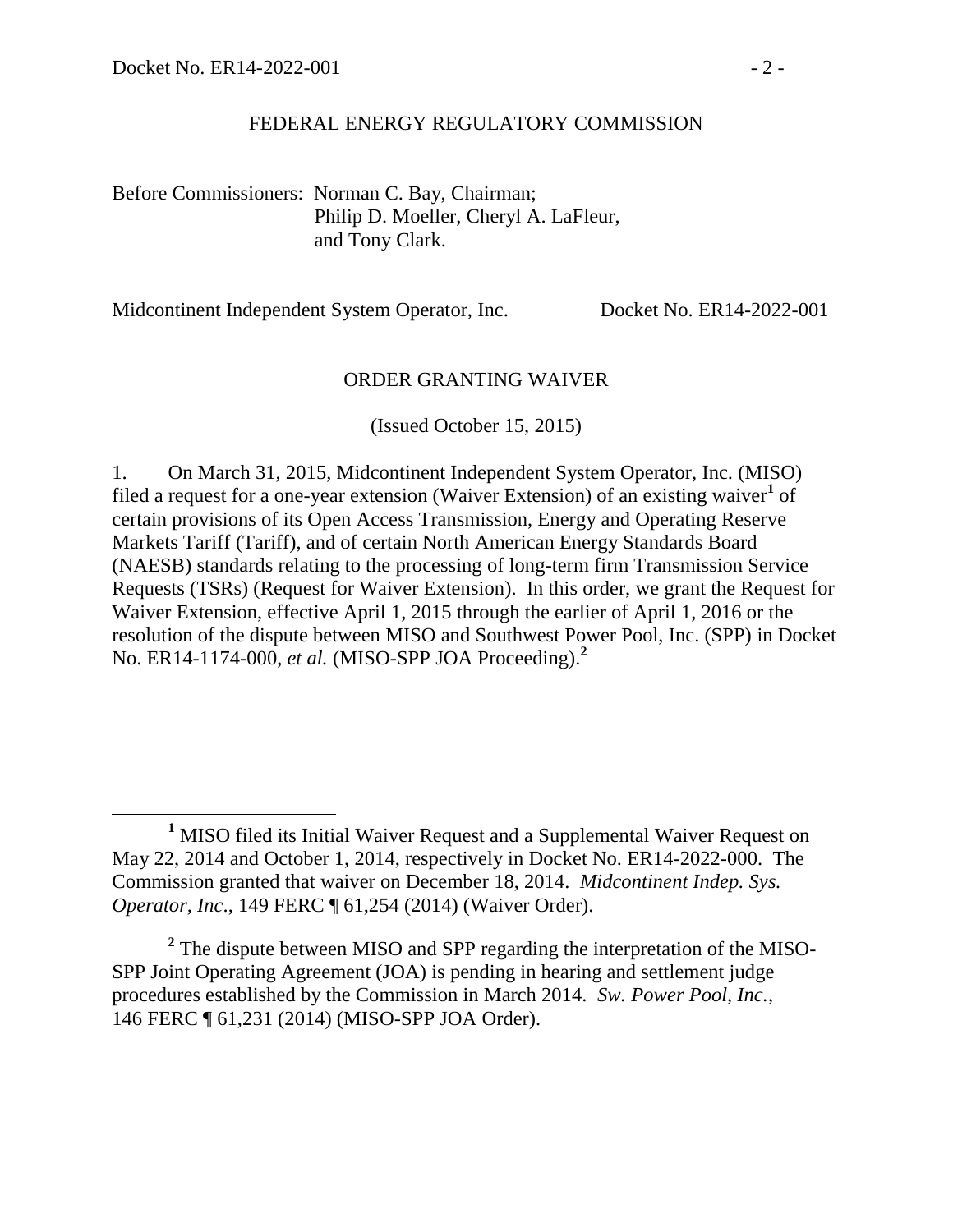#### **I. Background**

#### **A. Transmission Service Requests Between MISO Midwest and MISO South**

2. In 2011, the Commission accepted a MISO proposal to revise section 19 of the Tariff to facilitate the export of generation located within MISO to load located outside of the MISO region by allowing the pre-certification of transmission paths that can be used for TSRs involving exports.**<sup>3</sup>**

3. In March 2014, the Commission accepted, suspended and set for hearing and settlement judge procedures an unexecuted non-firm point-to-point transmission service agreement filed by SPP (SPP Service Agreement).**<sup>4</sup>** The SPP Service Agreement allows MISO to reserve transmission service for MISO's use of the SPP transmission system for transfers of real-time energy between MISO South and MISO Midwest in excess of MISO's 1,000 MW contract path limit between the two regions. **5** Pursuant to the SPP Service Agreement, SPP invoices MISO for flows above 1,000 MW up to the 2,000 MW path limit established in the Operations Reliability Coordination Agreement (ORCA),**<sup>6</sup>** with unreserved use penalties for any flows in excess of amounts that MISO reserves on the SPP OASIS.

4. In response to the MISO-SPP JOA Order, MISO made filings to: (1) limit flows to the 1,000 MW contract path limit to avoid SPP Service Agreement charges; and (2) establish a process for recovering from its customers costs incurred under the SPP Service Agreement for any flows that exceed the 1,000 MW contract path limit. In the

**<sup>4</sup>** MISO-SPP JOA Order, 146 FERC ¶ 61,231.

**<sup>5</sup>** MISO South currently represents the integration of Entergy, along with Cleco Power, Lafayette Utilities Systems, East Texas Cooperatives and South Mississippi Electric Power Association, into MISO effective December 19, 2013. MISO Midwest is the area covered by MISO's traditional footprint.

**6** The ORCA has been modified to raise the 2,000 MW limit to 3,000 MW. The modification was accepted on April 15, 2015. *Midcontinent Indep. Sys. Operator, Inc*., Docket No. ER15-1141-000 (Apr. 15, 2015) (delegated letter order).

 $\overline{a}$ **3** Initial Waiver Request, Docket No. ER14-2022-000 at 3 (citing *Midwest Indep. Transmission Sys. Operator, Inc.*, 134 FERC ¶ 61,119, *order on compliance*, 136 FERC ¶ 61,148 (2011)).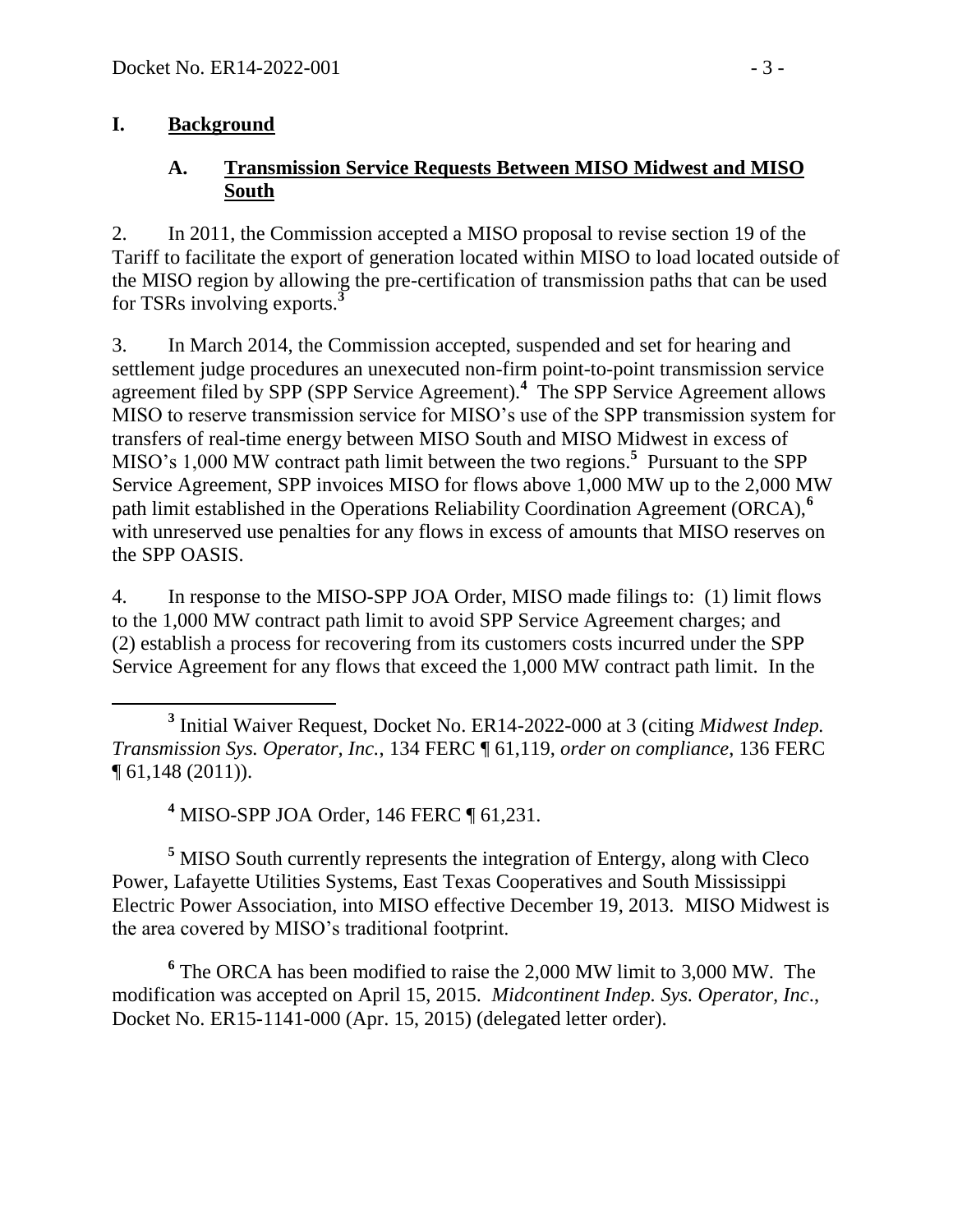first filing, submitted in Docket No. ER14-1713-000, MISO proposed a Sub-regional Power Balance Constraint demand curve to limit MISO market flows between MISO South and MISO Midwest to 1,000 MW with constraint relaxation values at \$40, \$50, or \$500/MWh, depending on the percentage of exceedance. The Commission conditionally accepted for filing the MISO proposal, effective April 12, 2014, as requested, subject to a compliance filing.<sup>7</sup> In the second filing, submitted in Docket No. ER14-1736-000, MISO proposed to recover SPP Service Agreement charges from MISO market participants *pro rata* based on loads effective January 29, 2014, which is the effective date of the SPP Service Agreement. The Commission accepted and suspended the latter proposal, subject to refund, and established hearing and settlement judge procedures.**<sup>8</sup>**

5. MISO subsequently filed, and the Commission accepted in December 2014, a proposal that modified the Sub-regional Power Balance Constraint demand curve to allow flows above 1,000 MW by establishing a hurdle rate.**<sup>9</sup>** In the Hurdle Rate Order, the Commission accepted MISO's proposal to insert the hurdle rate into its Security Constrained Economic Dispatch model to determine when production cost savings from exceeding the 1,000 MW contract path limit are greater than the SPP Service Agreement charges, while still limiting flows to the 2,000 MW maximum established in the ORCA.

6. In its Initial Waiver Request, MISO stated that after the integration of the Entergy Corporation Operating Companies and adjacent entities into MISO to form MISO South, MISO pre-certified approximately 1,500 MW of TSRs for export from MISO South to PJM Interconnection, L.L.C. (PJM), most of which have been sold.**<sup>10</sup>** MISO also stated that on April 22, 2014, one market participant in MISO South submitted TSRs based on pre-certified transmission paths to enable it to participate in PJM's capacity market.**<sup>11</sup>** MISO also stated that there were ten pending long-term firm TSRs from a single

**<sup>9</sup>** *Midcontinent Indep. Sys. Operator, Inc.*, 149 FERC ¶ 61,225 (2014) (Hurdle Rate Order).

**<sup>10</sup>** Initial Waiver Request, Docket No. ER14-2022-000 at 4.

**<sup>11</sup>** *Id.* at 3.

**<sup>7</sup>** *Midcontinent Indep. Sys. Operator, Inc.*, 147 FERC ¶ 61,194 (2014). As a result of the constraint relaxation charges, MISO will re-dispatch its system to honor the flow limit until the re-dispatch cost exceeds the constraint relaxation charge, at which point it will allow flows to exceed the flow limit.

**<sup>8</sup>** *Midcontinent Indep. Sys. Operator, Inc.*, 147 FERC ¶ 61,206 (2014).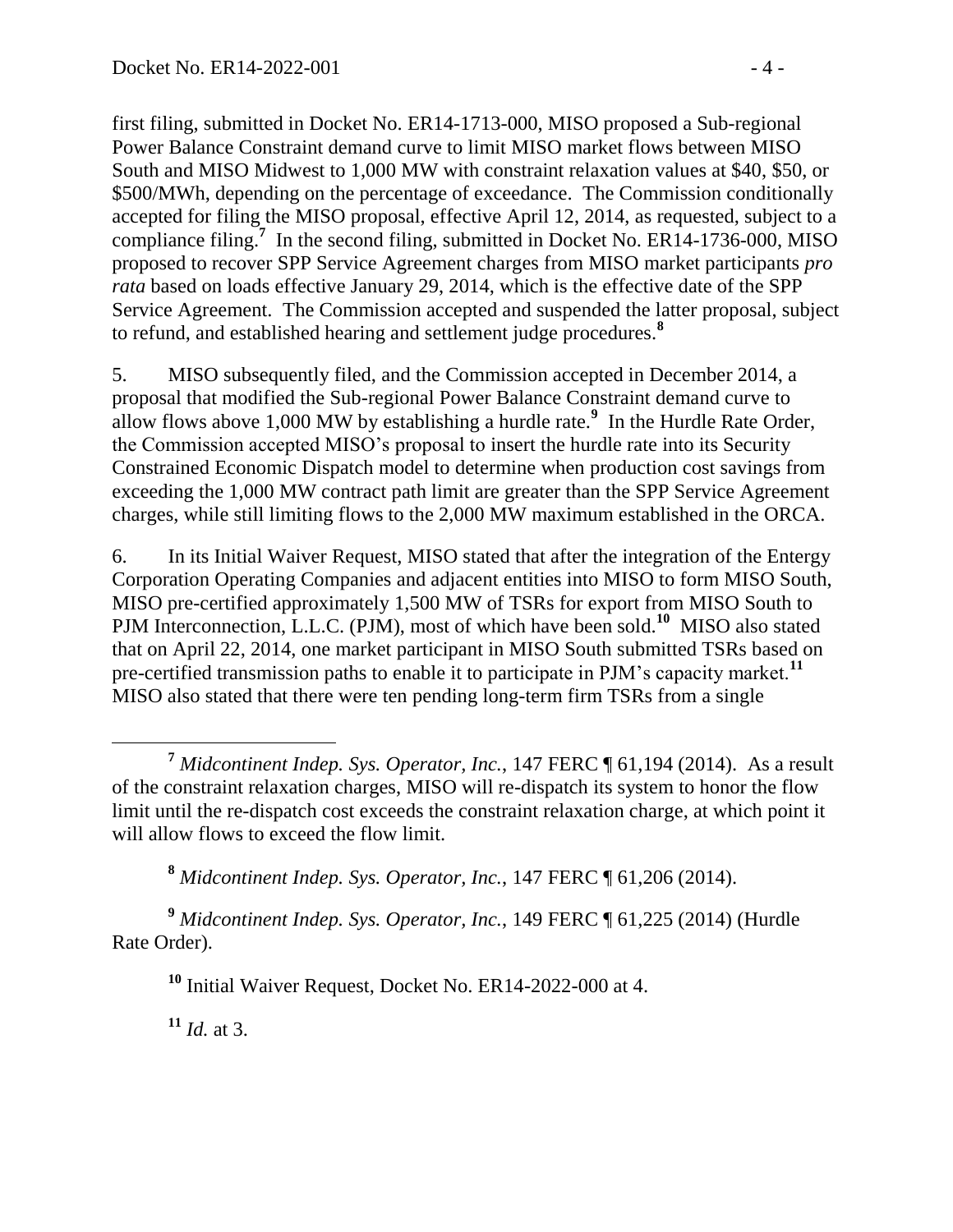customer with an aggregate capacity of 2,831 MW that fit within the category that were subject to its waiver request.**<sup>12</sup>**

### **B. Initial and Supplemental Waiver Requests**

7. MISO stated that as a result of its 1,000 MW contract path limit for flows between MISO South and MISO Midwest, MISO needed to request waiver of certain Tariff provisions and NAESB standards in order to manage the processing of long-term firm TSRs for generation flows between MISO South and MISO Midwest, including flows for exports from MISO South to PJM.<sup>13</sup> As more fully explained below,<sup>14</sup> MISO sought waiver of Attachment Q of the Tariff and section 38.1(a)(2) of the Commission's regulations, as well as sections 17.2, 17.6, 17.7, and 19, and Attachment J of the Tariff, which require MISO to take certain actions in response to long-term firm TSRs within specified times.

8. Specifically, with regard to long-term firm TSRs involving generation flows between MISO South and MISO Midwest, MISO stated that: (1) where current TSRs have already been approved, MISO will implement the TSRs; (2) where current TSRs are accepted by MISO but have not yet been confirmed by the requestor, the requestor may withdraw the TSRs or confirm the TSRs subject to redirects; and (3) where TSRs are queued, MISO will suspend any action on them (including any study) during the waiver period.<sup>15</sup> MISO stated that by suspending action on long-term firm TSRs in the queue, MISO will preserve the queue status of the pending TSRs.**<sup>16</sup>**

9. MISO requested in its Initial Waiver Request a waiver from May 22, 2014 through the date that the MISO-SPP JOA Proceeding is either settled or resolved or MISO is able to revise its TSR process in a manner that adequately addresses the uncertainty resulting from the dispute.<sup>17</sup> In its Supplemental Waiver Request, MISO revised the waiver period

**<sup>14</sup>** *See infra* P [15.](#page-7-0)

 $\overline{a}$ 

**<sup>15</sup>** Initial Waiver Request, Docket No. ER14-2022-000 at 6.

**<sup>16</sup>** Supplemental Waiver Request, Docket No. ER14-2022-000 at 1.

**<sup>17</sup>** Initial Waiver Request, Docket No. ER14-2022-000 at 5.

**<sup>12</sup>** Supplemental Waiver Request, Docket No. ER14-2022-000 at 7.

**<sup>13</sup>** Initial Waiver Request, Docket No. ER14-2022-000 at 5.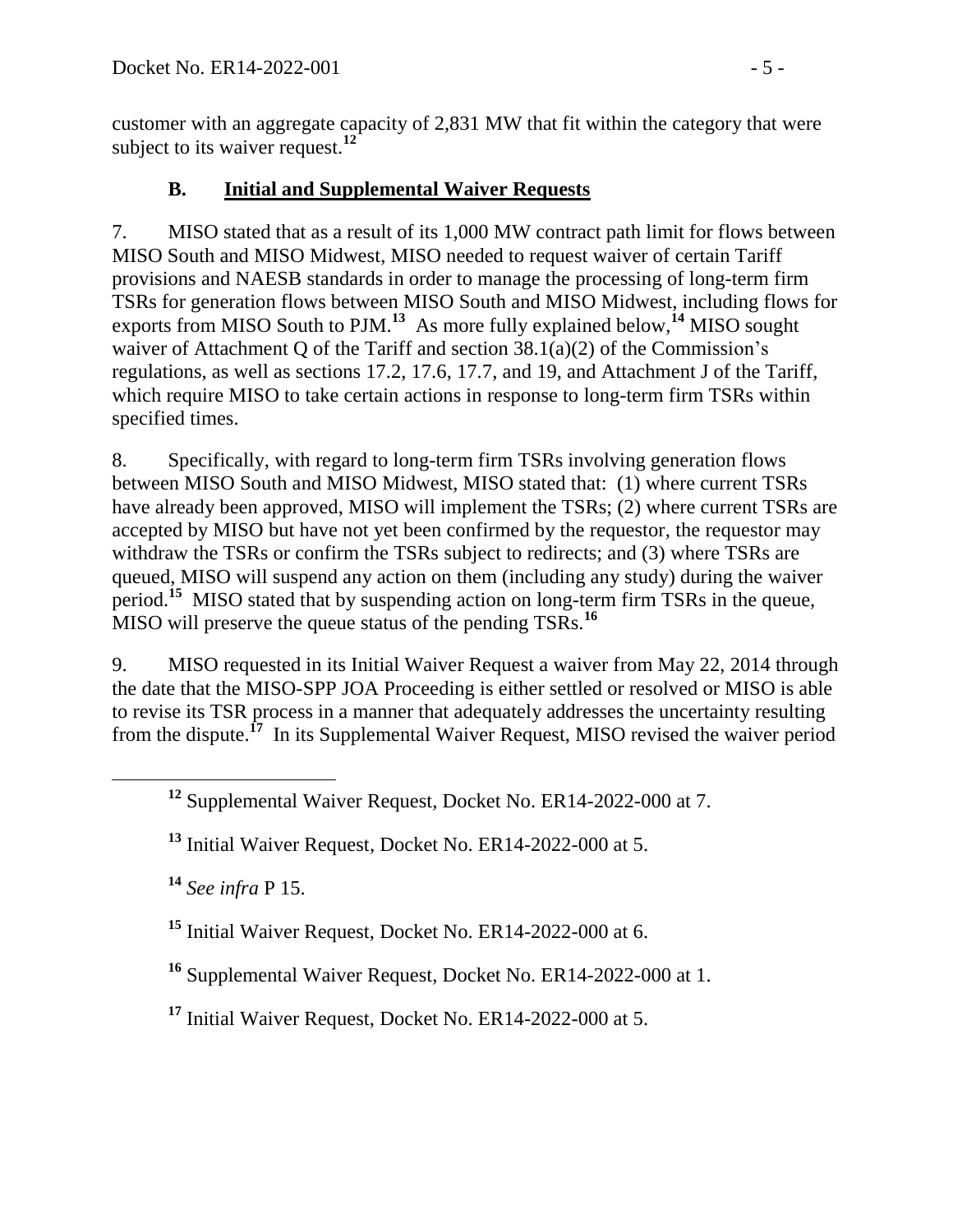from May 22, 2014 through April 1, 2015, the end of the Operations Transition Period under the ORCA.**<sup>18</sup>**

10. MISO stated that its request met the Commission's four criteria for waiver: (1) the entity seeking waiver acted in good faith; (2) the waiver is of a limited scope; (3) a concrete problem needs to be remedied; and (4) the waiver will not have undesirable consequences, such as harming third parties.**<sup>19</sup>**

## **C. Waiver Order**

11. The Commission agreed with MISO that it met the criteria for waiver.**<sup>20</sup>** Specifically, the Commission found that MISO acted in good faith with respect to the Tariff provisions for which waiver was sought because MISO acted with appropriate diligence in filing the Initial Waiver Request to deal with the circumstances that effectively placed a 1,000 MW contract path limit on MISO's ability to grant additional long-term firm TSRs over the MISO South-MISO Midwest interface. Second, the Commission found that the waiver was limited in scope because it was limited in time to a period ending April 1, 2015 and limited to the narrow category of long-term firm TSRs over the MISO South-MISO Midwest interface. **<sup>21</sup>** Third, the Commission found that MISO adequately explained the concrete problems that the 1,000 MW contract path limit creates with respect to its ability to process long-term firm TSRs. The Commission noted that, according to MISO, the result of processing a long-term firm TSR over the MISO South-MISO Midwest interface would be that MISO could grant the TSR only if the customer agreed to finance transmission facility upgrades, but if the customer refused to finance the upgrade, the customer would lose its queue position.<sup>22</sup> Finally, the Commission found that the waiver request did not appear to have undesirable

- **<sup>19</sup>** *Id*. at 8 (citing *ISO New England, Inc.*, 117 FERC ¶ 61,171, at P 21 (2006)).
- **<sup>20</sup>** Waiver Order, 149 FERC ¶ 61,254 at P 28.

**<sup>21</sup>** *Id.* P 29.

 $^{22}$  *Id.* P 30.

**<sup>18</sup>** Supplemental Waiver Request, Docket No. ER14-2022-000 at 1.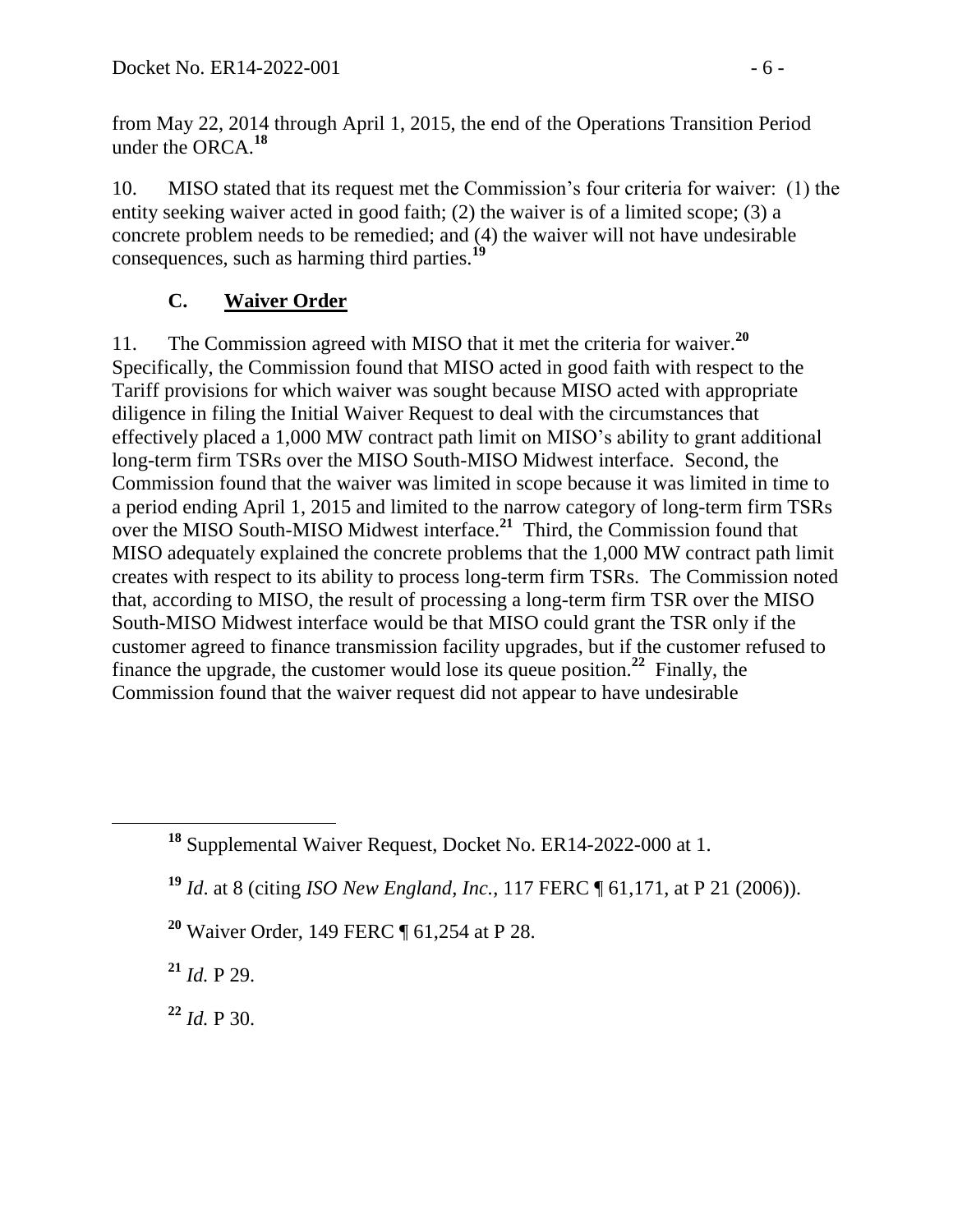consequences for third parties. The Commission noted that there were no protests by transmission customers or potential transmission customers alleging harm under the waiver.**<sup>23</sup>**

# **II. Request for Waiver Extension**

12. MISO states that the transactions covered by the Request for Waiver Extension are identical to those addressed by the Initial Waiver Request. Specifically, MISO requests a continued waiver of the provisions in its Tariff and the Commission regulations governing the processing of long-term firm TSRs that source from MISO South and sink in a non-contiguous geographic region. This request does not cover any other long-term firm TSRs, and does not cover short-term TSRs, which will continue to be processed in accordance with the terms of the Tariff.**<sup>24</sup>**

13. MISO states that, as it explained in its Initial Waiver Request, MISO currently manages flows between MISO South and MISO Midwest with a 1,000 MW contract path limit between its two regions. MISO states that it has construed the 1,000 MW contract path limit as a firm limit when evaluating transmission service requests against that path for transmission request processing purposes. MISO asserts that there is a continuing need to manage such flows. According to MISO, a number of long-term firm TSRs remain in the queue that seek capacity from MISO South to non-contiguous geographic regions outside of MISO. MISO expects the number of already-sold long-term firm TSRs to exceed the 1,000 MW contract path limit until 2019. MISO intends to honor fully these transmission commitments, but explains that they make it very difficult for MISO to process adequately any additional long-term firm TSRs. **25**

14. MISO argues that without the Waiver Extension, it would have to either: (1) deny these pending long-term firm TSRs in light of the 1,000 MW contract path limit, thus depriving the entities that submitted them of their queue priority; or (2) ask the requesting entities to fund additional transmission upgrades, whose cost those entities may be

**<sup>23</sup>** *Id.* P 31.

**<sup>25</sup>** *Id.*

**<sup>24</sup>** Request for Waiver Extension, Docket No. ER14-2022-001 at 2.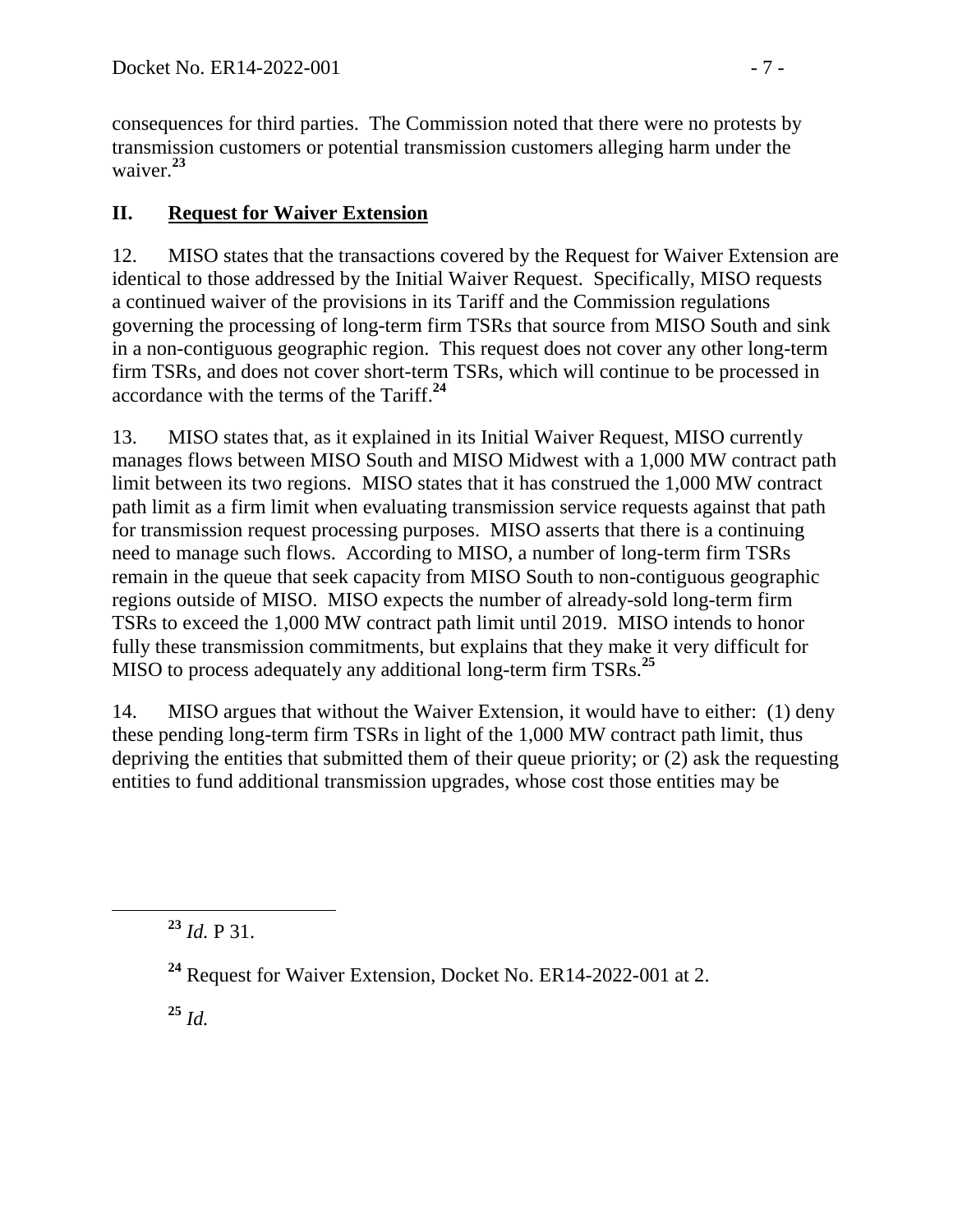$\overline{a}$ 

unwilling to incur pending the resolution of the underlying disputes concerning use of the 1,000 MW contract path. MISO observes that the Commission has extended previously granted limited tariff waivers in similar circumstances.**<sup>26</sup>**

<span id="page-7-0"></span>15. Specifically, MISO requests a continued waiver of the same provisions waived in the Waiver Order, specifically, Attachment Q of the Tariff and section §  $38.1(a)(2)^{27}$  of the Commission's regulations as well as sections 17.2, 17.6, 17.7, and 19, and Attachment J of the Tariff, which govern the processing of long-term firm TSRs sourcing from MISO South and sinking in a non-contiguous geographic region. MISO states that certain NAESB requirements are applicable to MISO pursuant to 18 C.F.R. § 38.2 and Attachment Q of the Tariff. In particular, the NAESB standards at sections 001-4.7.2 and 001-4.13 require MISO to take certain actions in response to long-term firm TSRs within a specified time. In addition, MISO asserts that Tariff sections 17.2, 17.6, 17.7, and 19, and Attachment J, require that MISO evaluate and respond to Firm TSRs pursuant to specified timing and response requirements. According to MISO, these requirements include: (1) the time periods for MISO's response to a submitted TSR, set forth in section 17.2, section 19 and Attachment J; and (2) the need for a System Impact Study and notice to the Tariff Customer requesting transmission service pursuant to sections 17.6 and 17.7. MISO seeks an extension of the existing waiver of these requirements as they apply to all pending and future long-term firm TSRs between MISO South and MISO Midwest. MISO asserts that this request does not cover any other long-term firm TSRs, and does not cover short-term TSRs, which will continue to be processed in accordance with the terms of the Tariff.**<sup>28</sup>**

16. MISO states that its request meets the Commission's four criteria for waiver: (1) the entity seeking waiver acted in good faith; (2) the waiver is of a limited scope;

**<sup>27</sup>** In the Initial Waiver Request and the Request for Waiver Extension, MISO incorrectly references section  $38.2(a)(2)$  of the Commission's regulations. The correct reference is to section 38.1(a)(2). 18 C.F.R. § 38.1(a)(2) (2015).

**<sup>28</sup>** Request for Waiver Extension, Docket No. ER14-2022-001 at 2-4.

**<sup>26</sup>** *Id*. at 3 (citing *Cal. Indep. Sys. Operator Corp.*, 150 FERC ¶ 61,086 (2015) (order granting extension of waiver concerning certain tariff pricing parameters); *Pacific Gas and Elec. Co.*, 136 FERC  $\parallel$  61,243 (2011) (order granting extension of waiver concerning certain tariff reporting requirements)).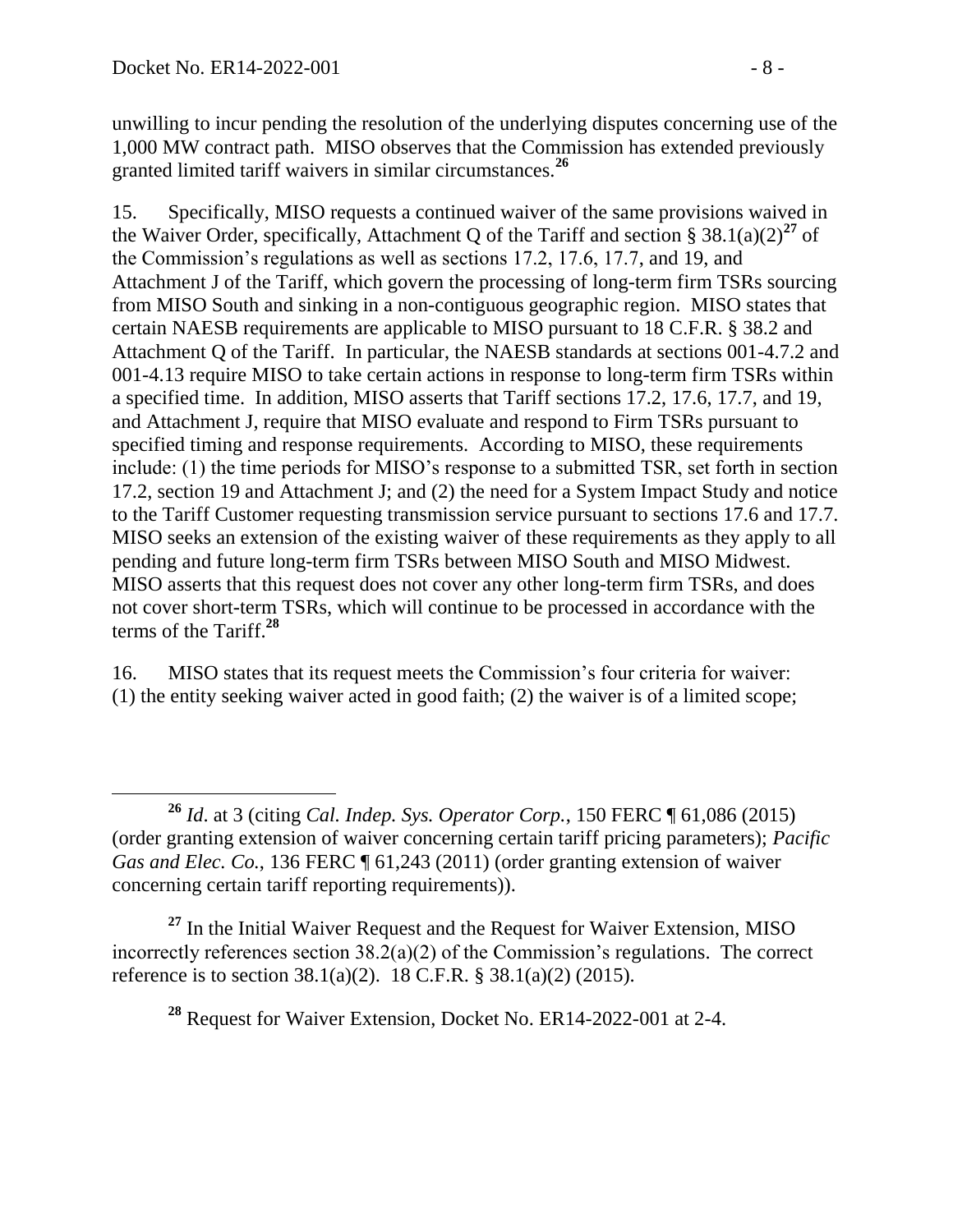(3) a concrete problem needs to be remedied; and (4) the waiver will not have undesirable consequences, such as harming third parties.**<sup>29</sup>**

17. MISO contends that it has acted in good faith. MISO states that, as explained in its Initial Waiver Request, MISO has actively taken steps to minimize any adverse impacts of managing flows between MISO Midwest and MISO South in light of the 1,000 MW contract path limit, the need for which was a sudden and unexpected development. According to MISO, the Request for Waiver Extension is a necessary step in managing the impact of the contract path limitation. MISO states that it seeks to avoid any adverse impacts to its Market Participants, and asks for this waiver so that it can hold pending and future long-term firm TSRs over the MISO South-MISO Midwest interface in abeyance, and preserve the priority of the entities submitting such TSRs. MISO maintains that its actions to date in seeking this waiver continue to be in good faith, and for the benefit of its Market Participants seeking long-term firm transmission service. **30**

18. MISO continues that the Request for Waiver Extension remains of limited scope, both in terms of time and transactions impacted. MISO asserts that, as outlined above, the Request for Waiver Extension covers only a limited subset of transactions – those pending and future long-term firm TSRs that involve flows between MISO South and MISO Midwest. MISO adds that the Waiver Extension has a definitive end date of April 1, 2016. MISO states that it anticipates having further clarity by then of the nature and scope of the capacity available for use in moving power between its North and South regions that will enable it to fairly process the pending long-term firm TSRs between the two regions.**<sup>31</sup>**

19. Next, MISO argues that the Request for Waiver Extension addresses a concrete problem. Given the uncertainties surrounding the existing 1,000 MW contract path limit, particularly the fact that it may be temporary, MISO states that transmission customers likely will be unwilling to fund the construction of new upgrades in order to obtain transmission service over the MISO South-MISO Midwest interface; at the same time,

 $31$  *Id.* at 5.

 $\overline{a}$ **<sup>29</sup>** *Id*. at 4 (citing *ISO New England, Inc*., 117 FERC ¶ 61,171 at P 21, citing *Wisvest-Connecticut*, 101 FERC ¶ 61,372, at 62,551 (2002); *Great Lakes Gas Transmission Limited Partnership*, 102 FERC ¶ 61,331 (2003); *TransColorado Gas Transmission Co*., 102 FERC ¶ 61,330 (2003); *Northern Border Pipeline Co*., 76 FERC ¶ 61,141 (1996)).

**<sup>30</sup>** *Id*. at 4-5.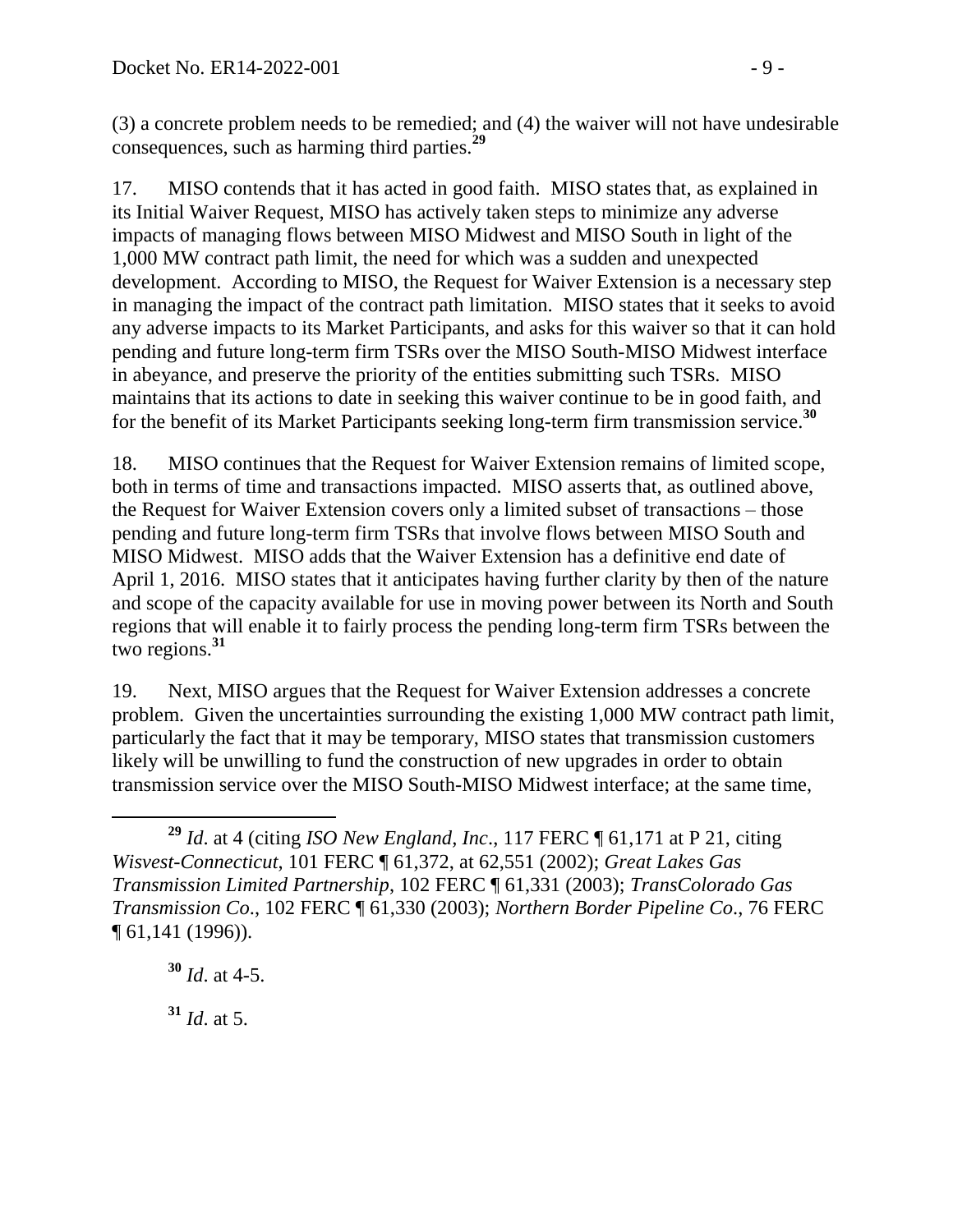transmission customers do not want to lose their priority to transmission service over that interface if and when additional existing capacity opens up for use. MISO explains that such a loss of priority would result if MISO were required to process TSRs in accordance with the Tariff while there is an existing contract path limitation. A waiver of the Tariff requirements outlined above allows MISO to hold these TSRs in abeyance, and to preserve their priority until the issues underlying the 1,000 MW contract path limit over the MISO South-MISO Midwest interface are resolved.**<sup>32</sup>**

20. Finally, MISO asserts that the Waiver Extension will not have any adverse consequences for any entity. According to MISO, the only entities affected are those with pending long-term firm TSRs over the MISO South-MISO Midwest interface, and those entities in the future that may submit long-term firm TSRs for service over that interface. MISO states that, without a waiver, they would be faced with the difficult choice of consenting to build new capacity which might turn out not to be needed, or of losing their priority to service if they decline the construction of such capacity. MISO asserts that the Request for Waiver Extension would allow MISO to hold TSRs in abeyance, and to preserve their priority to existing capacity over the MISO South-MISO Midwest interface if it becomes available in the future.**<sup>33</sup>**

### **III. Notice and Responsive Pleadings**

21. Notice of the Request for Waiver Extension was published in the *Federal Register*, 80 Fed. Reg. 18,613 (2015) with interventions and protests due on or before April 21, 2015. Timely motions to intervene were filed by American Electric Power Company, Inc., **<sup>34</sup>** Westar Energy, Inc., Lincoln Electric System, City Utilities of Springfield, Missouri, Western Area Power Administration, Omaha Public Power District, The Empire District Electric Company, Transource Energy, LLC (Transource), Midcontinent MCN, LLC, Nebraska Public Power District, NextEra Energy Transmission Midwest, LLC, South Central MCN, LLC, Duke-American Transmission Company, and Oklahoma Gas and Electric Company. Sunflower Electric Power Corporation and Mid-Kansas Electric Company, LLC, and Kansas City Power & Light Company (KCP&L) and KCP&L Greater Missouri Operations Company, filed timely

**<sup>32</sup>** *Id*. at 5-6.

**<sup>33</sup>** *Id*. at 6.

**<sup>34</sup>** American Electric Power Company, Inc. filed its motion to intervene on behalf of Public Service Company of Oklahoma and Southwestern Electric Power Company.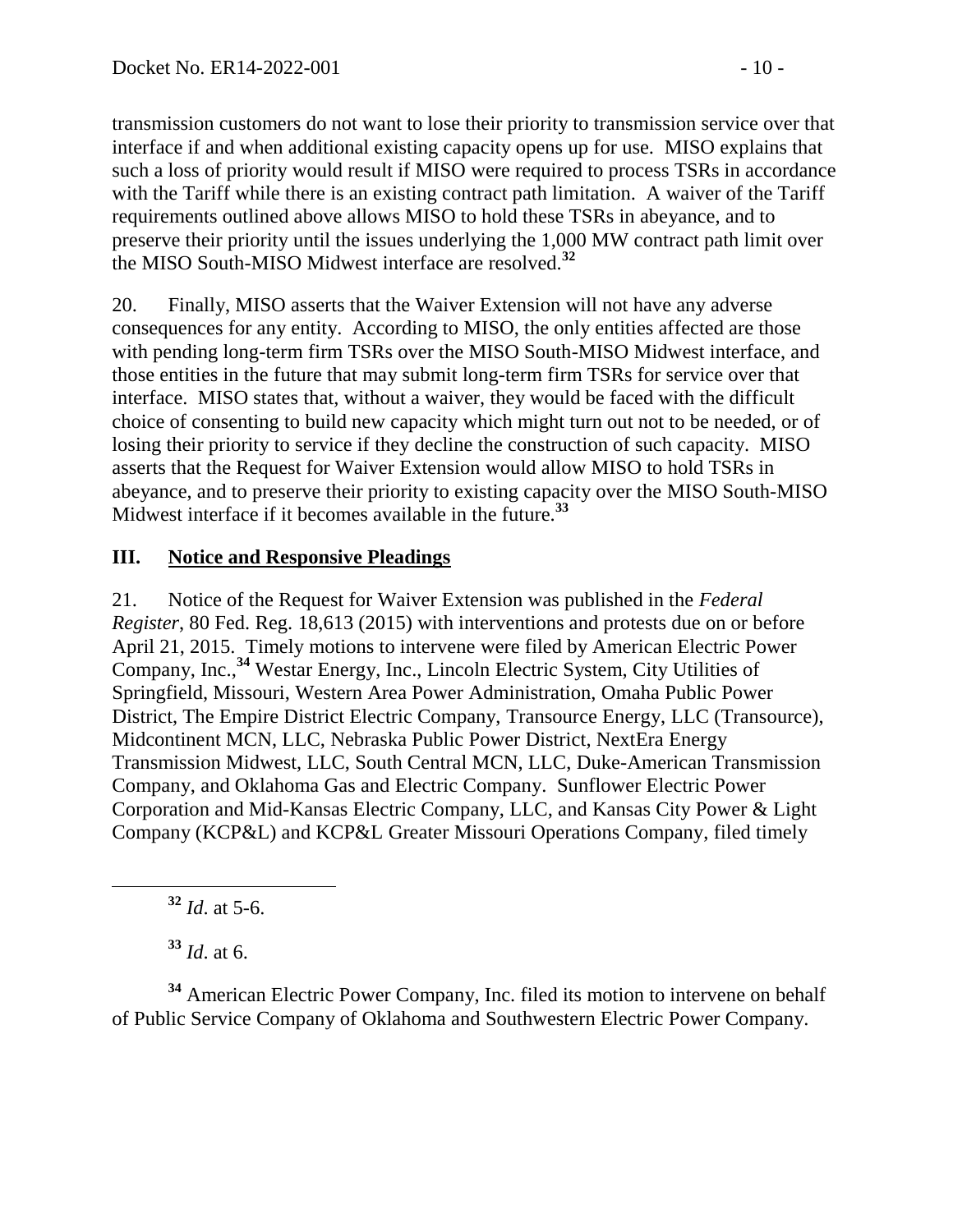joint motions to intervene. Entergy Services, Inc., **<sup>35</sup>** GridAmerica Holdings Inc., MISO Transmission Owners,**<sup>36</sup>** Dayton Power and Light Company, and FirstEnergy Service Company**<sup>37</sup>** filed motions to intervene out-of-time.

**<sup>36</sup>** MISO Transmission Owners is comprised of Ameren Services Company, as agent for Union Electric Company, Ameren Illinois Company, and Ameren Transmission Company of Illinois; American Transmission Company LLC; Arkansas Electric Cooperative Corporation; Big Rivers Electric Corporation; Central Minnesota Municipal Power Agency; City Water, Light & Power (Springfield, IL); CLECO Power LLC; Dairyland Power Cooperative; Duke Energy Business Services, LLC for Duke Energy Indiana, Inc.; East Texas Electric Cooperative; Entergy Arkansas, Inc.; Entergy Louisiana, LLC; Entergy Gulf States Louisiana, L.L.C.; Entergy Mississippi, Inc.; Entergy New Orleans, Inc.; Entergy Texas, Inc.; Great River Energy; Hoosier Energy Rural Electric Cooperative, Inc.; Indiana Municipal Power Agency; Indianapolis Power & Light Company; International Transmission Company; ITC Midwest LLC; Michigan Electric Transmission Company, LLC; Michigan Public Power Agency; MidAmerican Energy Company; Minnesota Power (and its subsidiary Superior Water, L&P); Missouri River Energy Services; Montana-Dakota Utilities Co.; Northern Indiana Public Service Company; Northern States Power Company, a Minnesota corporation, and Northern States Power Company, a Wisconsin corporation, subsidiaries of Xcel Energy Inc.; Northwestern Wisconsin Electric Company; Otter Tail Power Company; Prairie Power Inc.; South Mississippi Electric Power Association; Southern Illinois Power Cooperative; Southern Indiana Gas & Electric Company; Southern Minnesota Municipal Power Agency; Wabash Valley Power Association, Inc.; and Wolverine Power Supply Cooperative, Inc.

**<sup>37</sup>** FirstEnergy Service Company filed its motion to intervene out-of-time on behalf of its affected affiliates.

**<sup>35</sup>** Entergy Services, Inc. filed its motion to intervene out-of-time on behalf of Entergy Arkansas, Inc., Entergy Gulf States Louisiana, L.L.C., Entergy Louisiana, LLC, Entergy Mississippi, Inc., Entergy New Orleans, Inc., and Entergy Texas, Inc.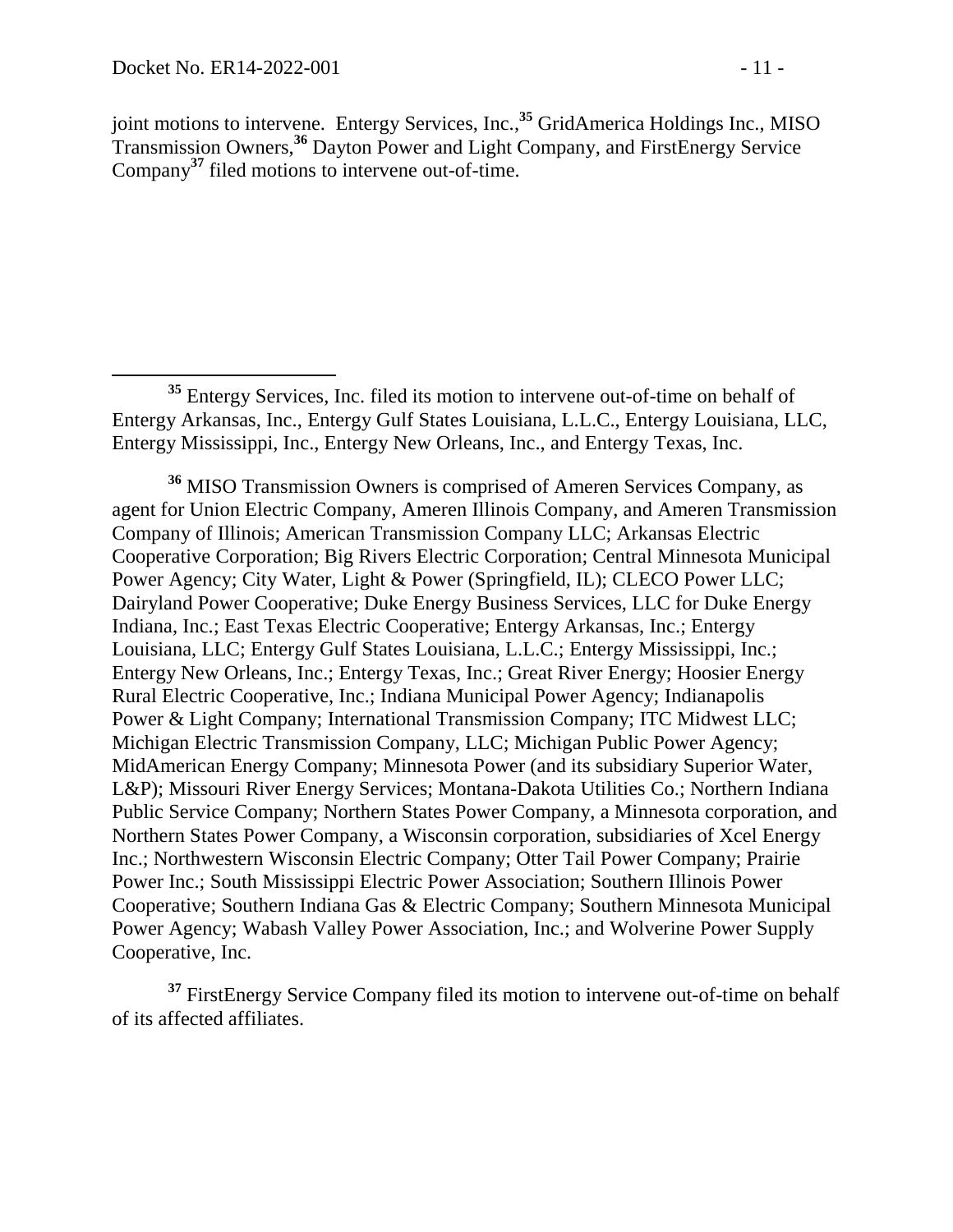22. Transource, SPP Transmission Owners, **<sup>38</sup>** SPP, Joint Parties, **<sup>39</sup>** NRG Companies (NRG), **<sup>40</sup>** and South Central MCN, LLC and Midcontinent MCN, LLC (together, MCN) filed comments and/or protests.

23. PJM filed an answer on May 6, 2015. PJM Utilities Coalition (PJM Utilities)**<sup>41</sup>** filed a motion for leave to answer and answer on May 18, 2015.

## **A. Comments and Protests**

24. MCN and Transource**<sup>42</sup>** argue that MISO's request for an extension of the waiver may delay proper long-term transmission planning under the MISO Transmission Expansion Planning (MTEP) process and established planning models. MCN adds that MISO's reliance on waivers to satisfy demand in excess of the 1,000 MW contract path limit through 2019 creates special accommodations to benefit certain service arrangements. MCN and Transource assert that, regardless of the outcome of the

**<sup>39</sup>** Joint Parties is comprised of Associated Electric Cooperative Inc., Louisville Gas and Electric Company, Kentucky Utilities Company, PowerSouth Energy Cooperative, Alabama Power Company, Georgia Power Company, Gulf Power Company and Mississippi Power Company, by and through their agent Southern Company Services, Inc., and the Tennessee Valley Authority.

**<sup>40</sup>** NRG Companies is comprised of NRG Power Marketing LLC and GenOn Energy Management, LLC.

**<sup>41</sup>** PJM Utilities is comprised of American Electric Power Service Corporation, The Dayton Power and Light Company, and FirstEnergy Service Company, each on behalf of its affected affiliates, and East Kentucky Power Cooperative, Inc.

**<sup>42</sup>** MCN states that it objects to the waiver, and Transource states that it takes no immediate position on the waiver.

 $\overline{a}$ **<sup>38</sup>** SPP Transmission Owners is comprised of KCP&L and KCP&L Greater Missouri Operations Company; American Electric Power Service Company, on behalf of Public Service Company of Oklahoma and Southwestern Electric Power Company; City Utilities of Springfield, Missouri; Lincoln Electric System; Omaha Public Power District; The Empire District Electric Company; Westar Energy, Inc.; Sunflower Electric Power Corporation; Mid-Kansas Electric Company, LLC; Nebraska Public Power District; and Oklahoma Gas & Electric Company.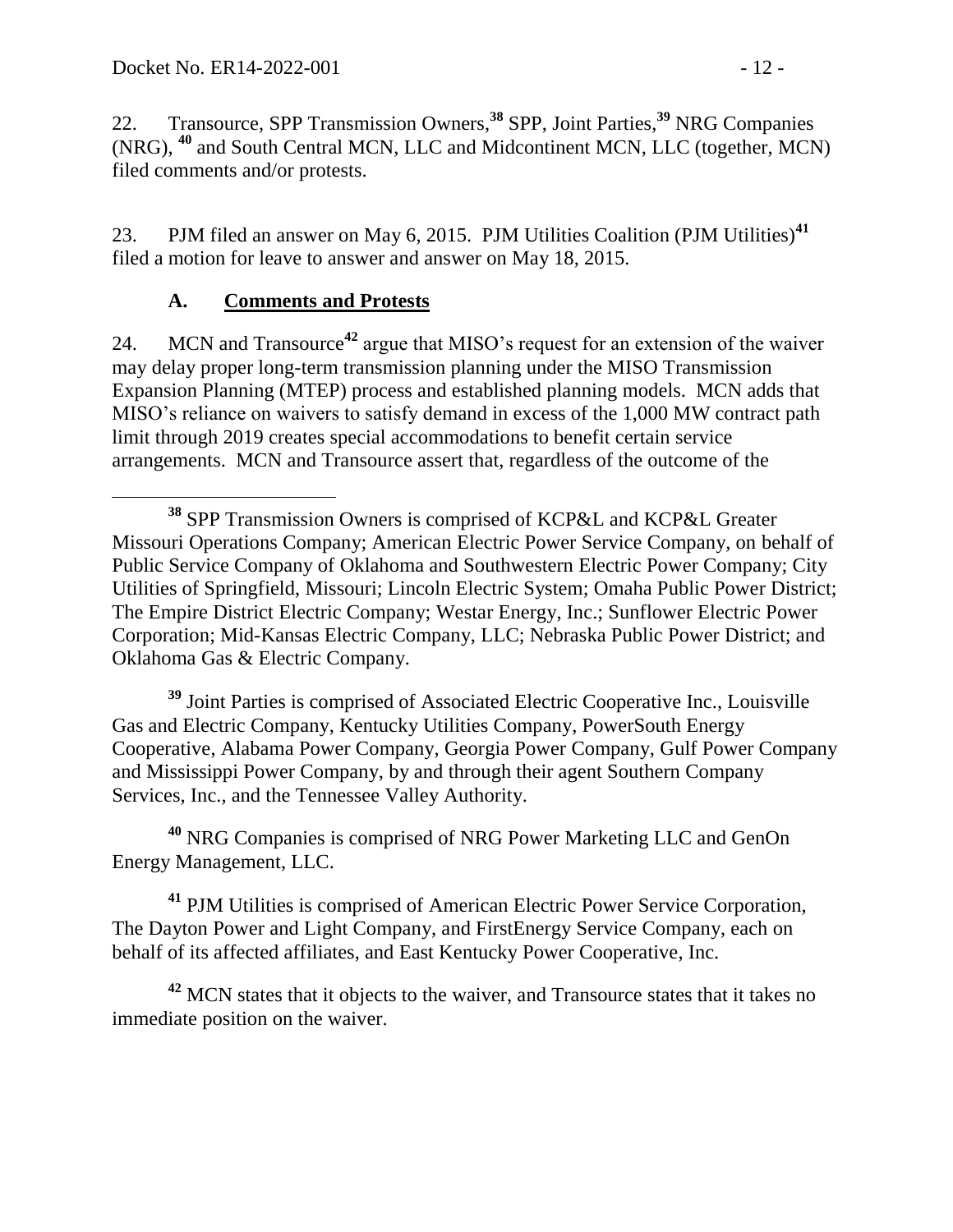settlement proceedings associated with the SPP Service Agreement, additional transmission capacity between MISO Midwest and MISO South will be necessary, and such upgrades are not currently addressed in the MTEP 15 and were not identified in the MTEP 14. Transource adds that MISO's refusal to study the need for additional transfer capability at the MISO South-MISO Midwest seam does not promote the goals of Order No. 1000. According to MCN and Transource, granting the Request for Waiver Extension provides no incentive for MISO to plan for transmission until the "surplus" transmission capacity of its neighbors is exhausted.**<sup>43</sup>**

25. MCN and Transource also argue that transmission developers would be harmed if they are not given an opportunity to build projects necessary to provide needed transmission capacity. MCN adds that customers who are bearing the cost of MISO's 1,000 MW limits on transfers would be harmed because, according to the MISO Independent Market Monitor, the market impact in MISO of the 1,000 MW contract path limit results in at least \$12 million per month in increased production costs. MCN states that MISO could potentially identify certain Market Efficiency Projects that would not require the Transmission Customer requesting new firm transmission service to pay for the upgrades. MCN concludes by observing that while the Commission's approval of the initial waiver in the Waiver Order was based on the assumption that no party was harmed, an additional year's waiver, combined with MISO's continued failure to initiate proper transmission planning procedures, presents a very different situation in which third parties will be harmed.**<sup>44</sup>** Transource questions how MISO will honor firm reservation commitments after the waiver expires as well as how MISO will address any oversold transmission requests during the waiver period.**<sup>45</sup>**

26. SPP Transmission Owners, **<sup>46</sup>** MCN, and Transource assert that the SPP Service Agreement would not provide MISO with the means to provide firm transmission service to fulfill the transmission service requests in its queue. According to SPP Transmission Owners, the Request for Waiver Extension pertains to requests received by MISO for firm transmission services between MISO South and MISO Midwest in excess of the 1,000 MW contract path limit connecting these two regions and between MISO South

**<sup>43</sup>** MCN Protest at 2; Transource Protest at 2-3.

**<sup>44</sup>** MCN Protest at 2-3.

**<sup>45</sup>** Transource Comments at 2-4.

**<sup>46</sup>** SPP Transmission Owners states that they take no position on whether the Commission should grant or deny the waiver.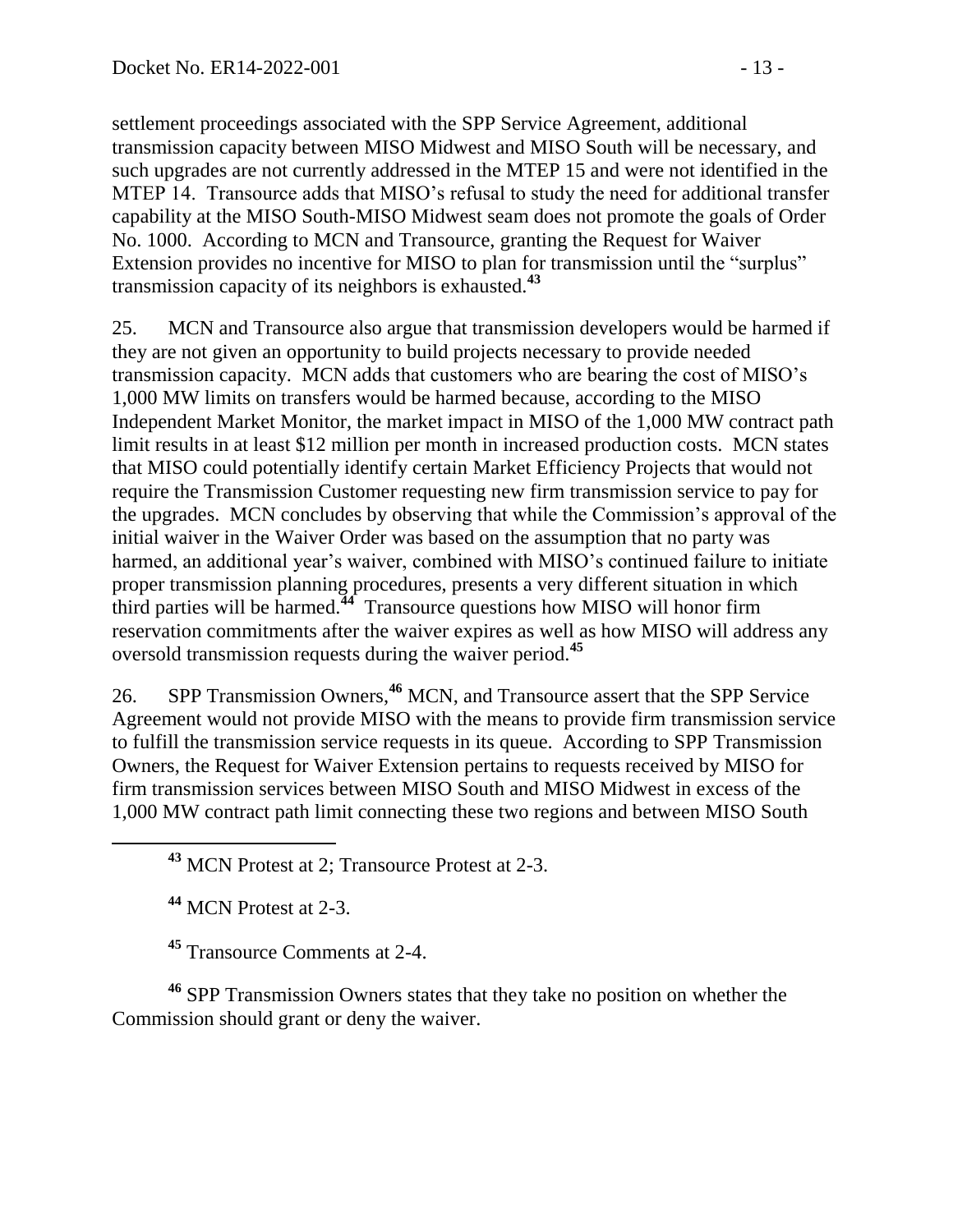and non-contiguous regions. SPP Transmission Owners and Transource argue that the existing non-firm transmission service agreement filed by SPP, however, would not provide MISO with superior, firm transmission service that it could in turn re-sell to its own customers absent a settlement regarding this non-firm transmission service agreement that would permit the provision of such service. SPP Transmission Owners argue that MISO should be required to explain how it intends to address the fact that it has already oversold firm service for a four-year forward looking period.**<sup>47</sup>** MCN and Transource argue that because this agreement would not provide MISO with firm service in excess of the 1,000 MW contract path limit, MISO would still be required to build transmission between MISO South and MISO Midwest in order to make firm service available.**<sup>48</sup>**

27. PJM asserts that regardless of whether the transmission service was properly granted or whether the ultimate amount of service is resolved in the course of pending litigation, any firm transmission service from MISO South to PJM must be treated as such given PJM's reliance on the generators using this transmission service as capacity resources. PJM states that generators physically located outside of the PJM region may participate as a capacity resource in PJM's markets only to the extent these external resources have procured firm transmission service to deliver the energy from those resources to the PJM region. While MISO has committed to honor all firm transmission service, PJM observes that the comments in this proceeding call into question not only the validity of the firm transmission service granted over the 1,000 MW contract path, but also the capability of the generation resources located in the MISO footprint, which are PJM capacity resources, to provide energy when called upon by PJM, particularly during emergency conditions. PJM is concerned that conditional transmission service that is not honored or that is quasi-firm in nature would result if this firm transmission service is found to be invalid. PJM states that it cannot depend on resources utilizing such transmission service to reliably serve load in PJM. Therefore, PJM seeks acknowledgment by MISO of the firm nature of the transmission service associated with these capacity resources to ensure that PJM capacity resources in MISO South granted firm transmission service will have available transmission service when called upon to serve load in PJM.**<sup>49</sup>**

**<sup>49</sup>** PJM Comments at 3-4.

**<sup>47</sup>** SPP Transmission Owners Comments at 1-4.

**<sup>48</sup>** MCN Protest at 2; Transource Protest at 2.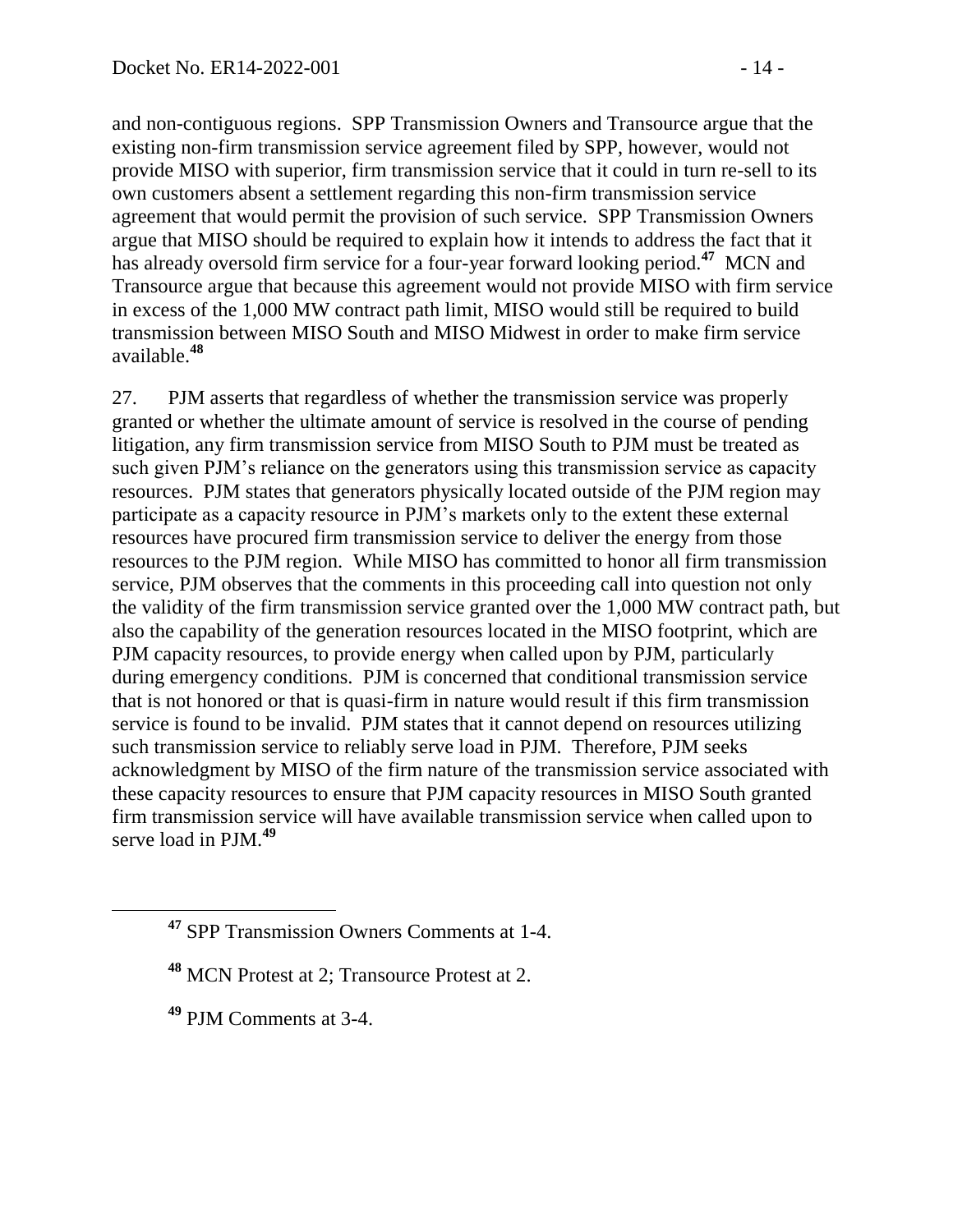28. PJM Utilities**<sup>50</sup>** agree with PJM that the Commission should require MISO to take affirmative steps to honor its commitment to provide firm service to avoid serious reliability implications not only for PJM, but for all affected transmission systems. PJM Utilities continue that, to the extent generators have erred in their application to PJM about their deliverability or MISO erroneously granted firm transmission service beyond its capability, there must be corrections to the generators' ability to import capacity into PJM, and PJM should take steps to disqualify the generation resources from its market if it determines they have secured substandard service. Further, PJM Utilities assert that resources from MISO South affected by this situation should be required either to construct the necessary transmission upgrades to ensure that the capacity is deliverable to PJM, or to replace their capacity obligation in an Incremental Auction and be considered ineligible for future PJM capacity auctions until this situation is resolved. Otherwise, PJM Utilities state that reliability in the PJM, MISO, SPP, and the Joint Parties' transmission systems will be compromised at peak times. PJM Utilities conclude that these questions must be answered prior to the Commission's decision on MISO's request for a waiver extension.**<sup>51</sup>**

29. Additionally, PJM Utilities believe that the over-subscription of the 1,000 MW contract path calls into question whether the capacity transactions into PJM over this path are truly firm. PJM Utilities maintain that PJM should not assume that these TSRs are unconditionally firm just because MISO already granted them because, as SPP and Joint Parties have stated in their comments, MISO cannot make any commitment to PJM about the availability of firm service on a third party's transmission system. PJM Utilities argue that if generators within MISO South have not secured firm service to PJM, it is not good enough, as PJM's Answer suggests, to simply treat that service as firm for purposes of PJM's capacity deliverability analysis.**<sup>52</sup>**

30. Similarly, SPP is concerned that MISO has in fact not honored the "firm limit" represented by MISO's 1,000 MW contract path between MISO South and MISO Midwest, notwithstanding MISO's representations that it has already sold a number of long-term firm TSRs exceeding the 1,000 MW contract path limit through 2019 and that MISO intends to honor these commitments. According to SPP, sometime after April 22, 2014, MISO, in response to a customer request, sold 1,500 MW of firm transmission

**<sup>52</sup>** *Id*. at 2-3.

 **<sup>50</sup>** PJM Utilities states that its comments are limited to reinforcing the importance of the reliability questions implicated by MISO's requested waiver extension.

**<sup>51</sup>** PJM Utilities Comments at 3-4.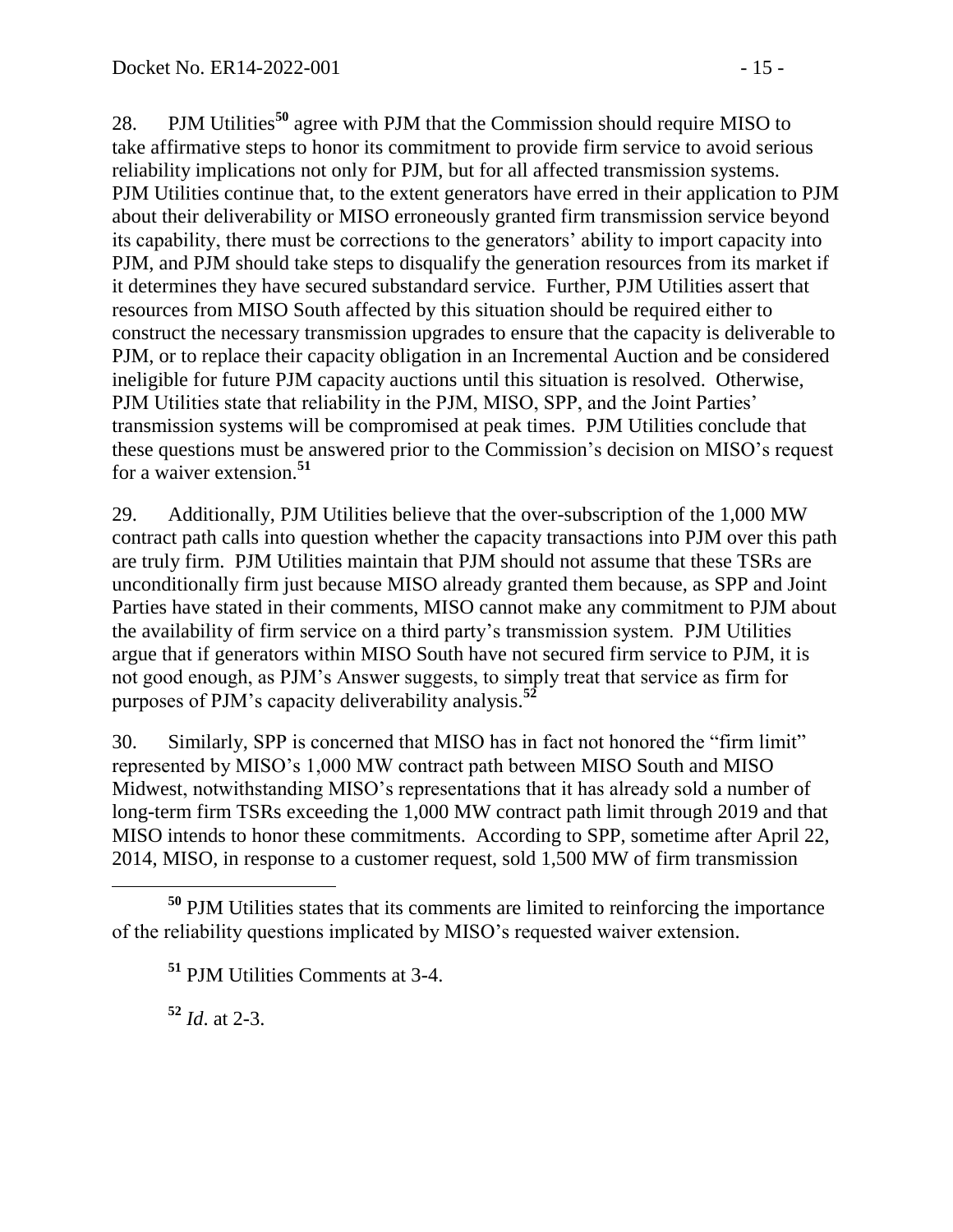service from MISO South to MISO Midwest for ultimate delivery to PJM. SPP observes that these sales took place after the MISO-SPP JOA Order was issued. **53** SPP adds that the generation associated with the 1,500 MW firm transmission sale is pseudo-tied to PJM and not under MISO's dispatch control, meaning that it will flow from MISO South to MISO Midwest and onto PJM at PJM's direction, without regard to the 1,000 MW contract path limit of MISO's system and, by necessity, using the transmission paths of other systems.**<sup>54</sup>**

31. SPP states that MISO has not purchased firm transmission service from SPP or, to SPP's knowledge, from any other provider, to support this 1,500 MW of firm service, and MISO has not made arrangements for the provision of such firm service in excess of MISO's 1,000 MW contract path limit. SPP concludes that the Commission should demand further information regarding MISO's 1,500 MW firm service arrangement, and MISO should explain whether, and on what basis, it granted a firm transmission service request between MISO South and MISO Midwest in excess of the 1,000 MW contract path limit and whether any other long-term firm TSRs have been granted across the MISO South and MISO Midwest interface. SPP states that the Commission should consider the implications of these firm sales on the MISO-SPP JOA Proceeding. **55**

32. NRG seeks confirmation that the Request for Waiver Extension is limited to processing of long-term firm TSRs above 1,000 MW contract path limit for generation flows between MISO South and MISO Midwest. Because MISO does not seek a waiver on processing TSRs up to the 1,000 MW contract path limit and because there are no issues regarding flows at 1,000 MW and below, NRG asserts that MISO should process TSRs up to the 1,000 MW in a manner consistent with the applicable Tariff provisions. NRG also requests that the Request for Waiver Extension end at the earlier of April 1, 2016 or when the MISO-SPP JOA Proceeding is resolved.**<sup>56</sup>** NRG states that MISO has indicated that the waiver is needed due to the uncertainty of flows over 1,000 MW as a result of the dispute in the MISO-SPP JOA Proceeding. NRG contends that its proposed end date is more practical than the requested effective date because once this dispute is resolved, MISO would no longer need such a waiver from its Tariff provisions.

**<sup>55</sup>** *Id*. at 3-4.

 $\overline{a}$ 

**<sup>56</sup>** NRG Protest at 5.

**<sup>53</sup>** SPP observes that, to date, MISO has failed to make any reservation under that Service Agreement. SPP Comments n.7.

**<sup>54</sup>** SPP Comments at 2-3.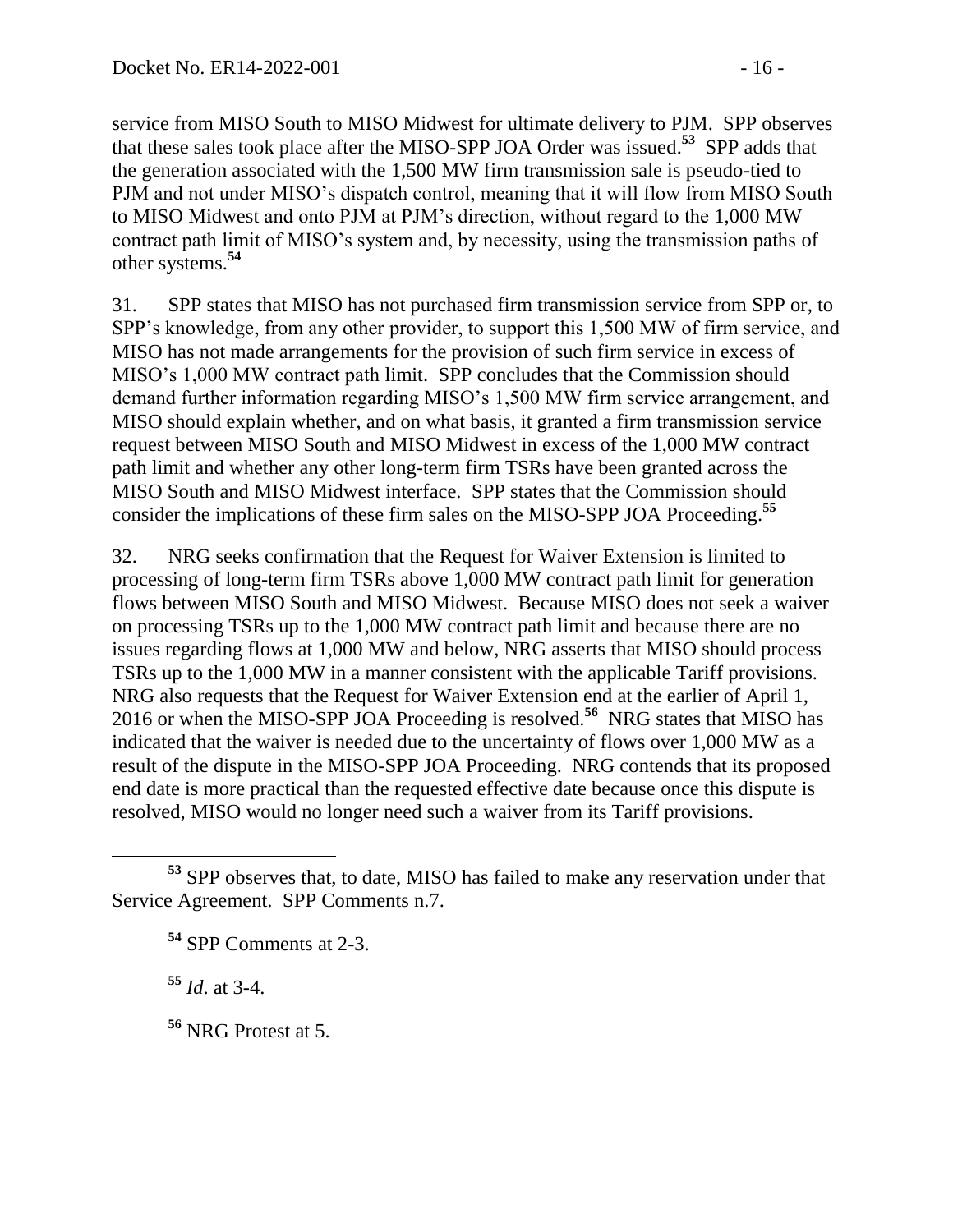33. Joint Parties state that since the extended waiver would, consistent with the Commission's previous findings in the initial order, continue to be limited to the timing requirements for processing TSRs and would neither circumvent nor impact any of the other pending proceedings, the Joint Parties do not oppose MISO's request for an extension of the waiver.**<sup>57</sup>**

## **IV. Discussion**

# **A. Procedural Matters**

34. Pursuant to Rule 214 of the Commission's Rules of Practice and Procedure, 18 C.F.R. § 385.214 (2015), the timely, unopposed motions to intervene serve to make the entities that filed them parties to this proceeding. Pursuant to Rule 214(d) of the Commission's Rules of Practice and Procedure, 18 C.F.R. § 385.214(d) (2015), we grant the late-filed motions to intervene filed by Entergy Services, Inc., GridAmerica Holdings Inc., MISO Transmission Owners, Dayton Power and Light Company, and FirstEnergy Service Company given their interest in the proceeding, the early stage of the proceeding, and the absence of undue prejudice or delay.

35. Rule 213(a)(2) of the Commission's Rules of Practice and Procedure, 18 C.F.R. § 385.213(a)(2) (2015), prohibits an answer to a protest or an answer unless otherwise ordered by the decisional authority. We will accept the answers filed by PJM and PJM Utilities because they have provided information that assisted us in our decision-making process.

## **B. Substantive Matters**

36. The Commission has previously granted requests for waiver from tariff requirements in situations where: (1) the applicant has been unable to comply with the tariff provision at issue in good faith; (2) the waiver is of limited scope; (3) the waiver would address a concrete problem; and (4) the waiver does not have undesirable consequences, such as harming third parties.**<sup>58</sup>** We find that MISO's Request for Waiver Extension satisfies these conditions and we will grant the extension until the earlier of April 1, 2016 or the resolution of the dispute in the MISO-SPP JOA Proceeding.

 $\overline{a}$ 

**<sup>57</sup>** Joint Parties Comments at 2.

**<sup>58</sup>** Waiver Order, 149 FERC ¶ 61,254 at P 28.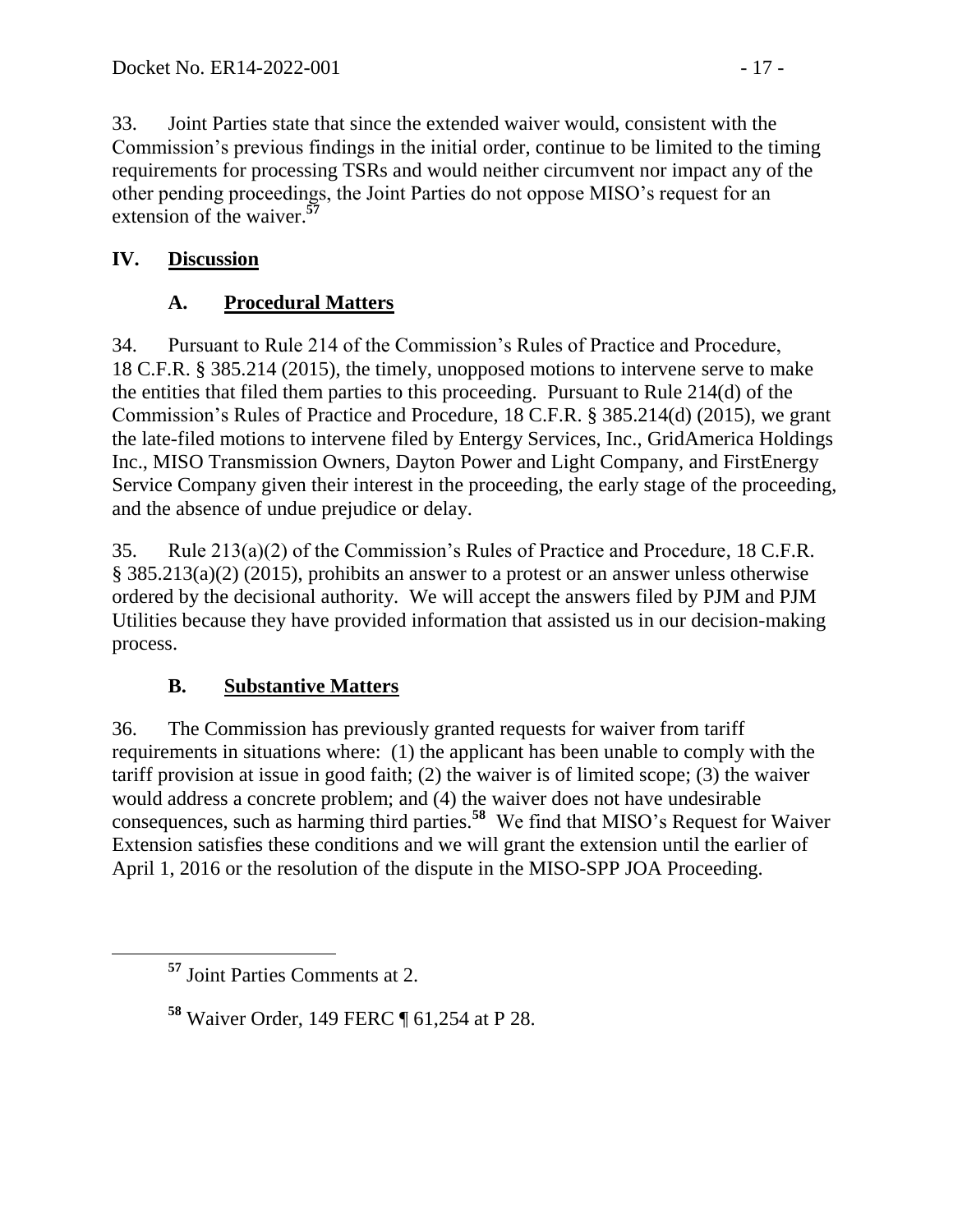37. As the Commission found with the Initial Waiver Request, we find that MISO has acted in good faith with respect to the Tariff provisions for which waiver is sought. The dispute in the MISO-SPP JOA Proceeding has not been resolved and, as a result, MISO filed its Request for Waiver Extension to address the processing of long-term firm TSRs.

38. We also find that the Request for Waiver Extension is as limited in scope as the Initial Waiver Request. The Request for Waiver Extension is limited in time. MISO seeks an end date of April 1, 2016. However, as NRG notes, once the dispute in the MISO-SPP JOA Proceeding is resolved, MISO would no longer need the Waiver Extension. Accordingly, we will grant the waiver effective April 1, 2015 through the earlier of April 1, 2016 or the resolution of the dispute in the MISO-SPP JOA Proceeding. Also, the Waiver Extension is limited to maintaining the queue status of long-term firm TSRs over the MISO South-MISO Midwest interface. The Waiver Extension does not apply to the processing of long-term firm TSRs that source and sink solely within MISO Midwest or source and sink solely within MISO South and does not apply to the processing of any short-term TSRs.

39. We further find that MISO has adequately explained the concrete problems that the 1,000 MW contract path limit creates with respect to its ability to process long-term firm TSRs. Additionally, according to MISO, the result of processing a long-term firm TSR over the MISO South-MISO Midwest interface would be that MISO could grant it only if the transmission customer agreed to finance transmission upgrades. If MISO offered transmission service requiring a transmission upgrade, the customer would lose its queue position if it refused to accept that offer. Thus, the Waiver Extension resolves the issue presented in MISO's filing.

40. Finally, we find that the Waiver Extension has not been shown to have undesirable consequences for third parties. There is no protest in this proceeding by any potential transmission customer alleging harm because its request for transmission service over the interface between MISO South and MISO Midwest will be delayed under MISO's Request for Waiver Extension. There is also no protest from any transmission customer alleging harm caused by a waiver of the Tariff provisions governing MISO's TSR processing.

41. However, certain parties have raised other allegations of harm. The Request for Waiver Extension we grant here concerns the timing requirements for processing certain TSRs submitted to MISO and MISO's ability to suspend processing of such TSRs in its queue. The amount of long-term firm capacity MISO has sold, the amount of firm transmission service MISO can provide and whether generators selling capacity into PJM have sufficiently firm transmission are not at issue in this proceeding. Thus, the allegations of PJM, PJM Utilities, SPP and SPP Transmission Owners are beyond the scope of this proceeding.